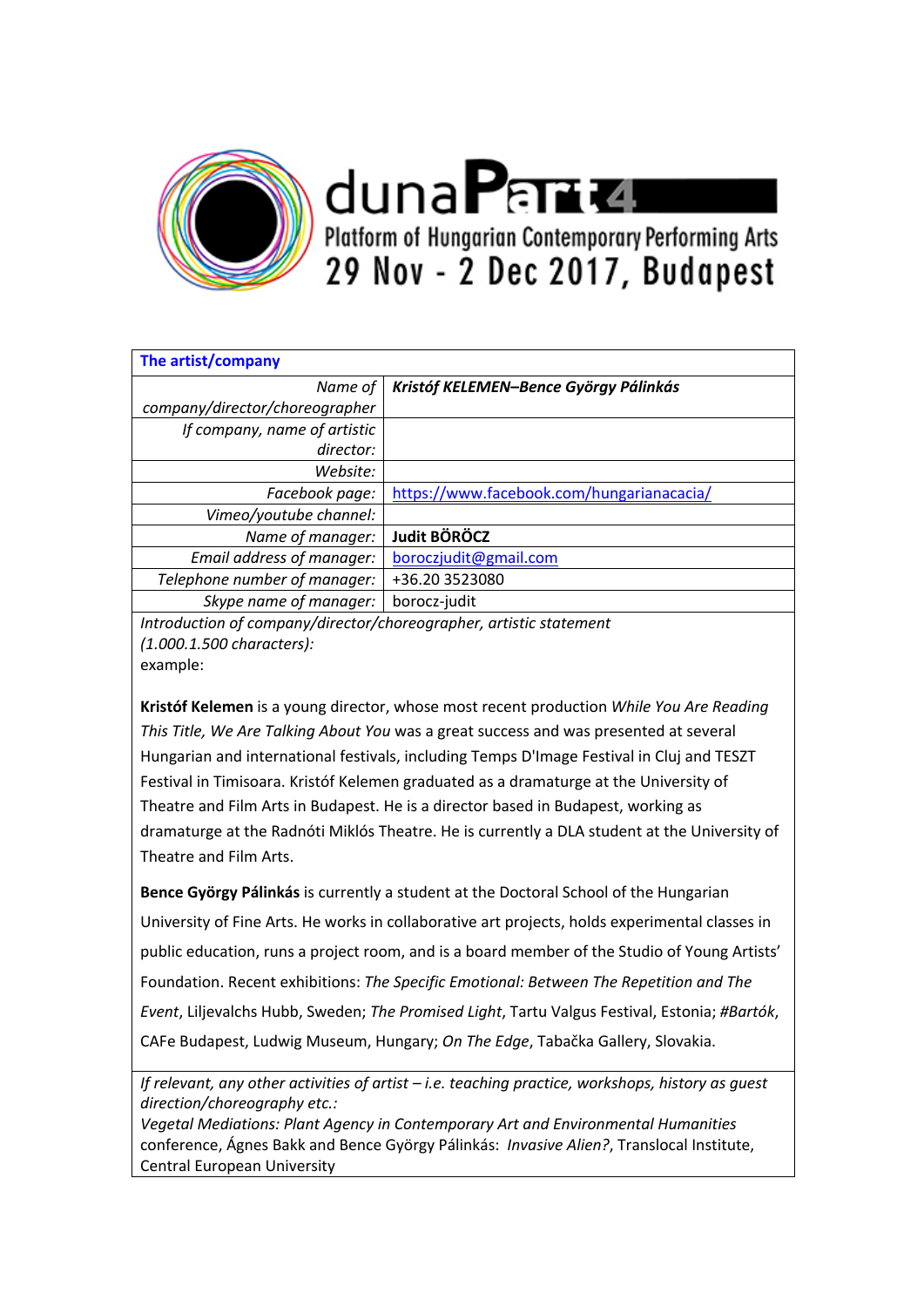Fanni Hegedűs–Kitti Gosztola–Bence György Pálinkás: *Global Villager Instruments*, making musical instrument from invasive plants, collaborative project, OFF-Biennále Budapest

Kitti Gosztola–Bence György Pálinkás: *Fables - Stories of Alien Plants and Animals*, documentary series, OFF-Biennále Budapest

| <b>Production in the dunaPart selection:</b>                                     |                                                                                                                                                                                                                                                                                                                                                                                                                                  |                                                                                                                                                              |  |  |
|----------------------------------------------------------------------------------|----------------------------------------------------------------------------------------------------------------------------------------------------------------------------------------------------------------------------------------------------------------------------------------------------------------------------------------------------------------------------------------------------------------------------------|--------------------------------------------------------------------------------------------------------------------------------------------------------------|--|--|
| Title of production:                                                             |                                                                                                                                                                                                                                                                                                                                                                                                                                  | Hungarian Acacia (post-fact documentary play)                                                                                                                |  |  |
| Year and place of premiere:                                                      | May 2017, Trafo House of Contemporary Arts, Budapest<br>HU                                                                                                                                                                                                                                                                                                                                                                       |                                                                                                                                                              |  |  |
| Length:                                                                          | 70 min                                                                                                                                                                                                                                                                                                                                                                                                                           |                                                                                                                                                              |  |  |
| Cast, creative team:                                                             | Performers: Angéla EKE, Katalin HOMONNAI, Kristóf<br>KELEMEN, Márton KRISTÓF, Bence György PÁLINKÁS<br>Music: Márton KRISTÓF<br>Director's assistant: Anita TOTOBÉ<br>Coordination: Réka Judit KISS<br>Production manager: Ágnes Karolina BAKK<br>Set design: Dániel BALÁZSI, Fanni HEGEDŰS<br>Technical assistance: Márk SZAPU<br>Photography: Krisztina CSÁNYI<br>Director, concept: Kristóf KELEMEN, Bence György<br>PÁLINKÁS |                                                                                                                                                              |  |  |
| Link to the trailer:                                                             | https://www.youtube.com/watch?v=z8wkVwf_XvA                                                                                                                                                                                                                                                                                                                                                                                      |                                                                                                                                                              |  |  |
| Link to the full length recording-                                               | https://drive.google.com/file/d/0B3TbrD2jsHjCb3FSczQ                                                                                                                                                                                                                                                                                                                                                                             |                                                                                                                                                              |  |  |
| with password if applicable:                                                     | wc1g2Ykk/view?usp=sharing                                                                                                                                                                                                                                                                                                                                                                                                        |                                                                                                                                                              |  |  |
| Coproducers:                                                                     | Trafó House of Contemporary Arts, Workshop<br>Foundation                                                                                                                                                                                                                                                                                                                                                                         |                                                                                                                                                              |  |  |
| Supporters:                                                                      | Ministry of Human Resources, National Cultural Fund,<br>Jurányi Art Incubator House                                                                                                                                                                                                                                                                                                                                              |                                                                                                                                                              |  |  |
| Past international tours and<br>festival presentations<br>(venue/festival, city) |                                                                                                                                                                                                                                                                                                                                                                                                                                  |                                                                                                                                                              |  |  |
| Number of performers:                                                            |                                                                                                                                                                                                                                                                                                                                                                                                                                  |                                                                                                                                                              |  |  |
| Total number of people on tour:                                                  |                                                                                                                                                                                                                                                                                                                                                                                                                                  |                                                                                                                                                              |  |  |
| <b>Basic technical requirements</b>                                              |                                                                                                                                                                                                                                                                                                                                                                                                                                  |                                                                                                                                                              |  |  |
| Size of stage (width x depth x height)                                           | 6,50m x 6m x 3,75m                                                                                                                                                                                                                                                                                                                                                                                                               |                                                                                                                                                              |  |  |
| Scale of venue (small/medium/large)                                              |                                                                                                                                                                                                                                                                                                                                                                                                                                  |                                                                                                                                                              |  |  |
| Length of setup and strike:                                                      | 12 hours                                                                                                                                                                                                                                                                                                                                                                                                                         |                                                                                                                                                              |  |  |
| Any particular technical requirement:                                            | 1 light bulb, dimmer<br>mic, 2 DI unit<br>meters wide                                                                                                                                                                                                                                                                                                                                                                            | Lighting requirements: 22 floodlights and spotlights,<br>Sound requirements: 2 speakers, mixer, handheld<br>Visual requirements: projector, screen approx. 4 |  |  |
|                                                                                  |                                                                                                                                                                                                                                                                                                                                                                                                                                  | Other requirements: fog machine                                                                                                                              |  |  |
| Synopsis/Description of performance (1.500-2.000 characters):                    |                                                                                                                                                                                                                                                                                                                                                                                                                                  |                                                                                                                                                              |  |  |

**Plant story on an alien species that became Hungary's most patriotic tree.**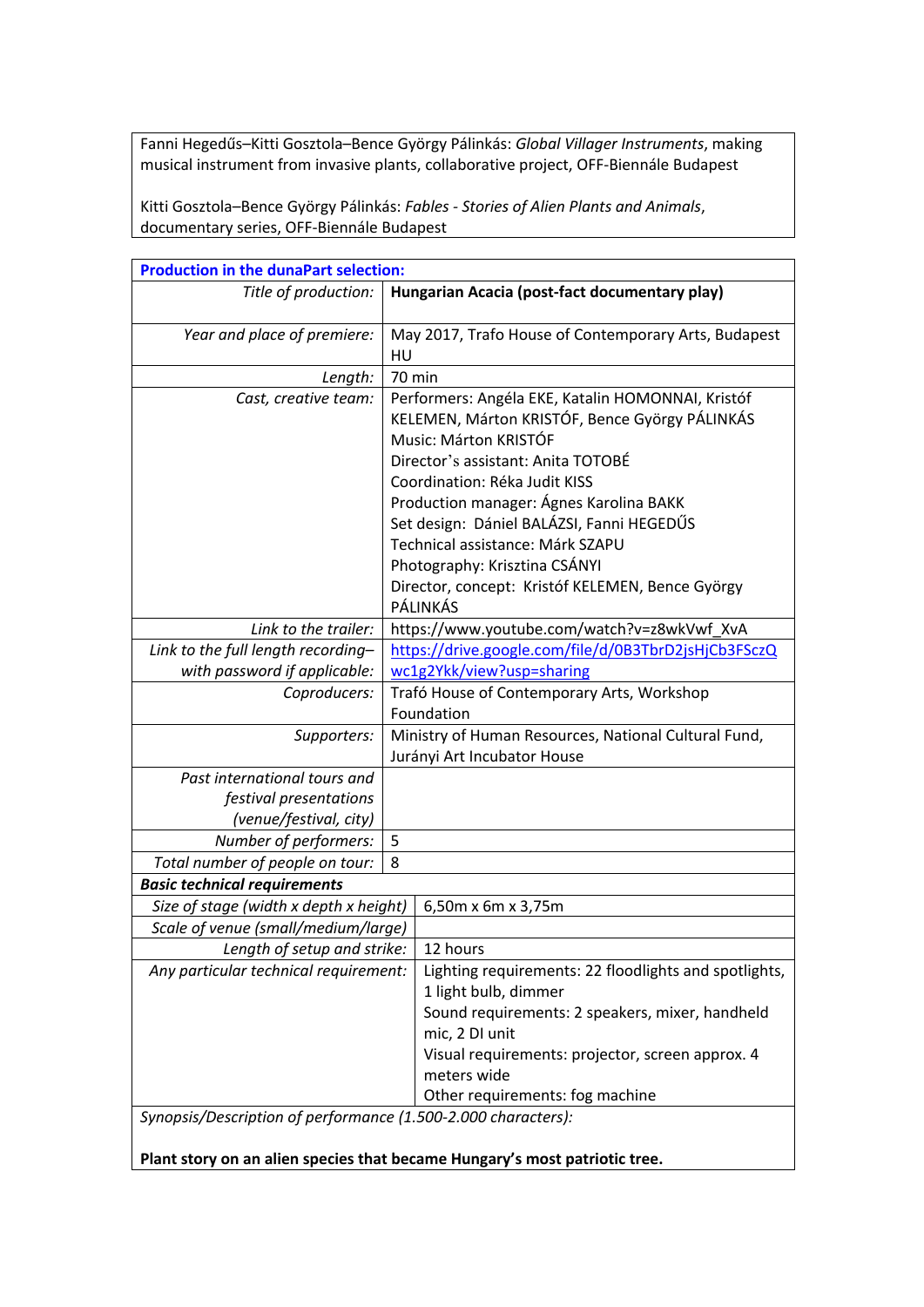The *black locust* or *false acacia* tree, considered the most Hungarian tree by 63% of the Hungarian population, arrived 300 years ago from North America, and took root in a Hungarian aristocrat's garden. After centuries, this exceptionally persistent and adaptive species outpaced all native types to become Hungary's most widespread tree. Nevertheless, the black locust is divisive and triggers a range of emotions among Hungarians. Many environmentalists dislike and criticize the tree, while thousands of other people earn a living from it.

In 2014, a new EU regulation was passed on the prevention, eradication and management of several alien species. Ecological issues suddenly became mixed up with politics. Surprisingly, the ruling party of Hungary, led by Viktor Orbán, despite previously suggesting the possibility of eradicating the invasive alien black locust tree, now voted against the regulation, and used the case as an argument in their anti-Brussels campaign, saying "We send this message to Brussels! We are protecting the Hungarian land, the free pálinka distillation, the honey, and the black locust!"

This production tells how the native American black locust tree became a national and political symbol in Hungary. How can a tree, living its limited life, become subject to political debates? How do politicians exploit carefully selected or even manipulated ecological facts about the black locust?

Based on this, Kelemen and Pálinkás launched a new movement, aiming to reframe the black locust as a symbol of open society. Members of the movement visited politically symbolic locations, and popularized a new, liberal, and receptive ideal of a community via black locust planting events. "Anybody who can take root in Hungarian soil can be Hungarian." In the performance, participants re-enact these actions, play music, and recite political speeches, and they also present their future plans.

The question is: is their movement going to take root? Will they be as persistent as the black locust trees now thriving in dry flatlands and abandoned mines?

*Review extracts with links (2-3 pieces):* 

*"*The genre of the performance is balanced between the labor movement's choral speaking, educational slam poetry, and multimedia performance." (Sisso Artner, szinhaz.net, http://szinhaz.net/2017/06/21/artner-szilvia-sisso-az-akac-is-ut/)

"To understand the performance one doesn't need any special botanical knowledge; the production doesn't take sides in ecological questions either. But it does point out clearly how various ideologies that use scientific facts in their arguments (taken out of context) exploit the black locust tree in order to prove their views or justify their own personal interests." (Kitti Gosztola, Artmagazin)

**Other productions currently on tour No 1:**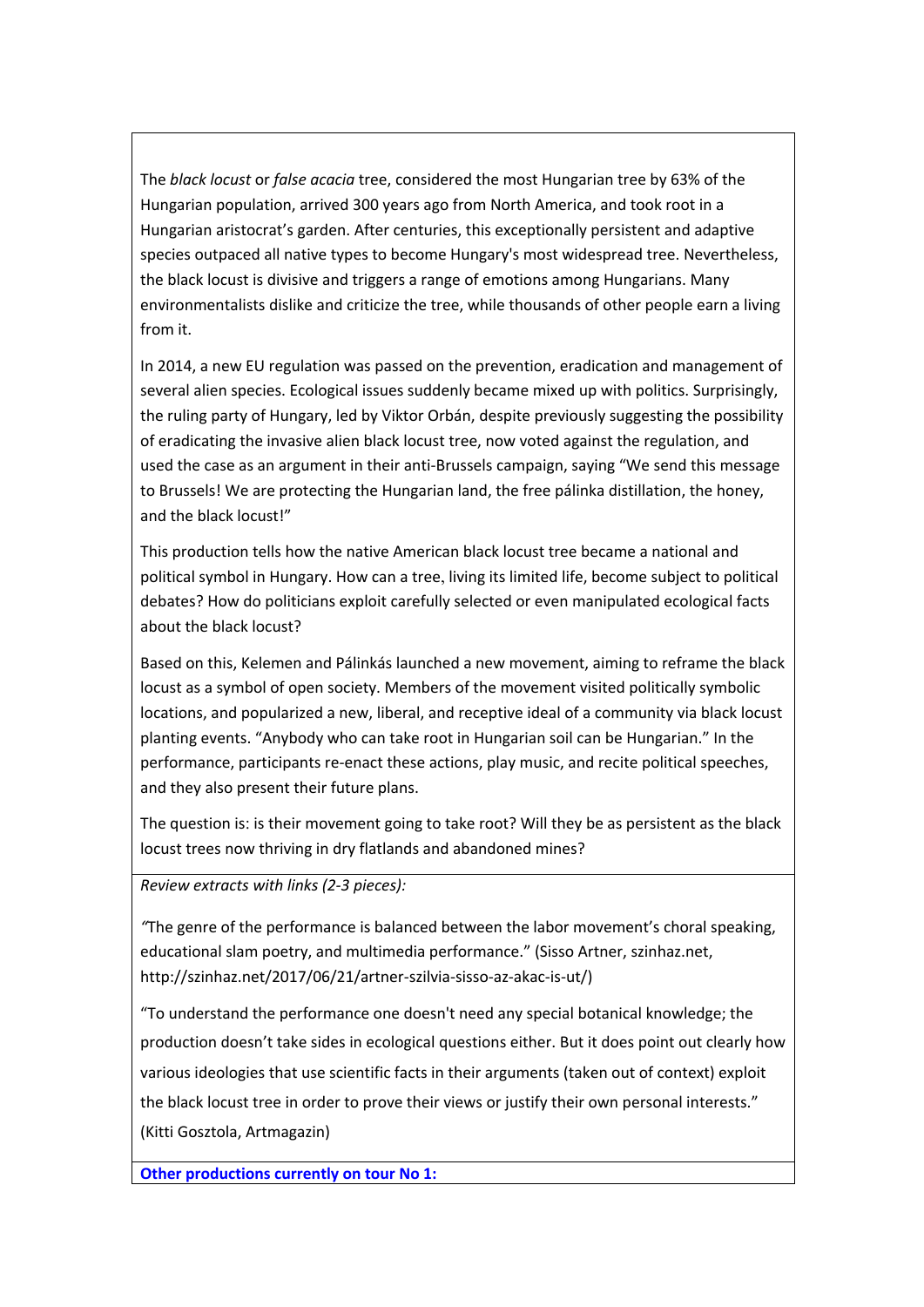| Title of production:                   | While you are reading this title, we are talking about<br>you        |  |  |  |
|----------------------------------------|----------------------------------------------------------------------|--|--|--|
| Year and place of premiere:            | 19 th March 2016, Trafó House of Contemporary Arts<br>(Budapest, HU) |  |  |  |
| Length:                                | 100 mins                                                             |  |  |  |
| Cast, creative team:                   | Angéla Eke, Alexandra Horváth, Márk Horváth, Judit                   |  |  |  |
|                                        | Tarr, Tamás Rétfalvi (actors),                                       |  |  |  |
|                                        | Virág Pázmány (set), Orsolya Nagy (dramaturge), Anita                |  |  |  |
|                                        | Totobé (director assistant), Márk                                    |  |  |  |
|                                        | Szapu (light), Veronika Vajdai (organization), Klaudia               |  |  |  |
|                                        | Antal (production), Kristóf Kelemen                                  |  |  |  |
|                                        | (director)                                                           |  |  |  |
| Link to the trailer:                   | https://www.youtube.com/watch?v=IJm7vlrd_HE                          |  |  |  |
| Link to the full length recording-     |                                                                      |  |  |  |
| with password if applicable:           |                                                                      |  |  |  |
| Coproducers:                           |                                                                      |  |  |  |
| Supporters:                            | Independently Together (FÜGE), Trafó House of                        |  |  |  |
|                                        | Contemporary Arts, NKA, EMMI                                         |  |  |  |
| Past international tours and           | Temps D'Images (Cluj/RO),                                            |  |  |  |
| festival presentations                 | Contemporary Drama festival (Budapest/HU),                           |  |  |  |
| (venue/festival, city)                 | NextFest (Budapest/HU),                                              |  |  |  |
|                                        | DESZKA (Debrecen/HU),                                                |  |  |  |
|                                        | TESZT (Timisoara/RO),                                                |  |  |  |
|                                        | POSZT (Pécs/HU)                                                      |  |  |  |
| Number of performers:                  | 5                                                                    |  |  |  |
| Total number of people on tour:        | 9+ busdriver                                                         |  |  |  |
| <b>Basic technical requirements</b>    |                                                                      |  |  |  |
| Size of stage (width x depth x height) | $13m \times 4m$                                                      |  |  |  |
| Scale of venue (small/medium/large)    |                                                                      |  |  |  |
| Length of setup and strike:            | 2 hours set-up, 3 hours rehearsal time                               |  |  |  |
| Any particular technical requirement:  | Lightening requirements: 8 x PC 650W                                 |  |  |  |
|                                        | Sound requirements: 4 speakers in stereo in the four                 |  |  |  |
|                                        | corners, 8 channel mixer, 6 DI boxes, 1                              |  |  |  |
|                                        | handheld mic with boom stand, 1 wireless mic                         |  |  |  |
|                                        | (handheld)                                                           |  |  |  |
|                                        | Visual requirements: 1 projector, 1 screen approx. 4                 |  |  |  |
|                                        | meters wide                                                          |  |  |  |
|                                        | Other requirements: 6X0,5 litre still water                          |  |  |  |

*Synopsis/Description of performance (1.500-2.000 characters):*

*The documentary theatre production is based on a students' performance of Peter Handke's play Offending The Audience in the socialist area. The performance – which was held on the stage of the University of Theatre and Film Arts – was interrupted by Ottó Ádám, the head of the department, who left the room expressing his displeasure. The director and the writer of the play While are you reading this title, we are talking about you asked those who were a witness to the case. The documentary performance starts with the reminiscence of this case, which is just a springboard for the present actors to talk about the opportunities of an entrant,*

*the actor training at the university, the possibilities of making a living by theatre, the generation gap in theatre etc. The aim of this performance is to start a conversation between*